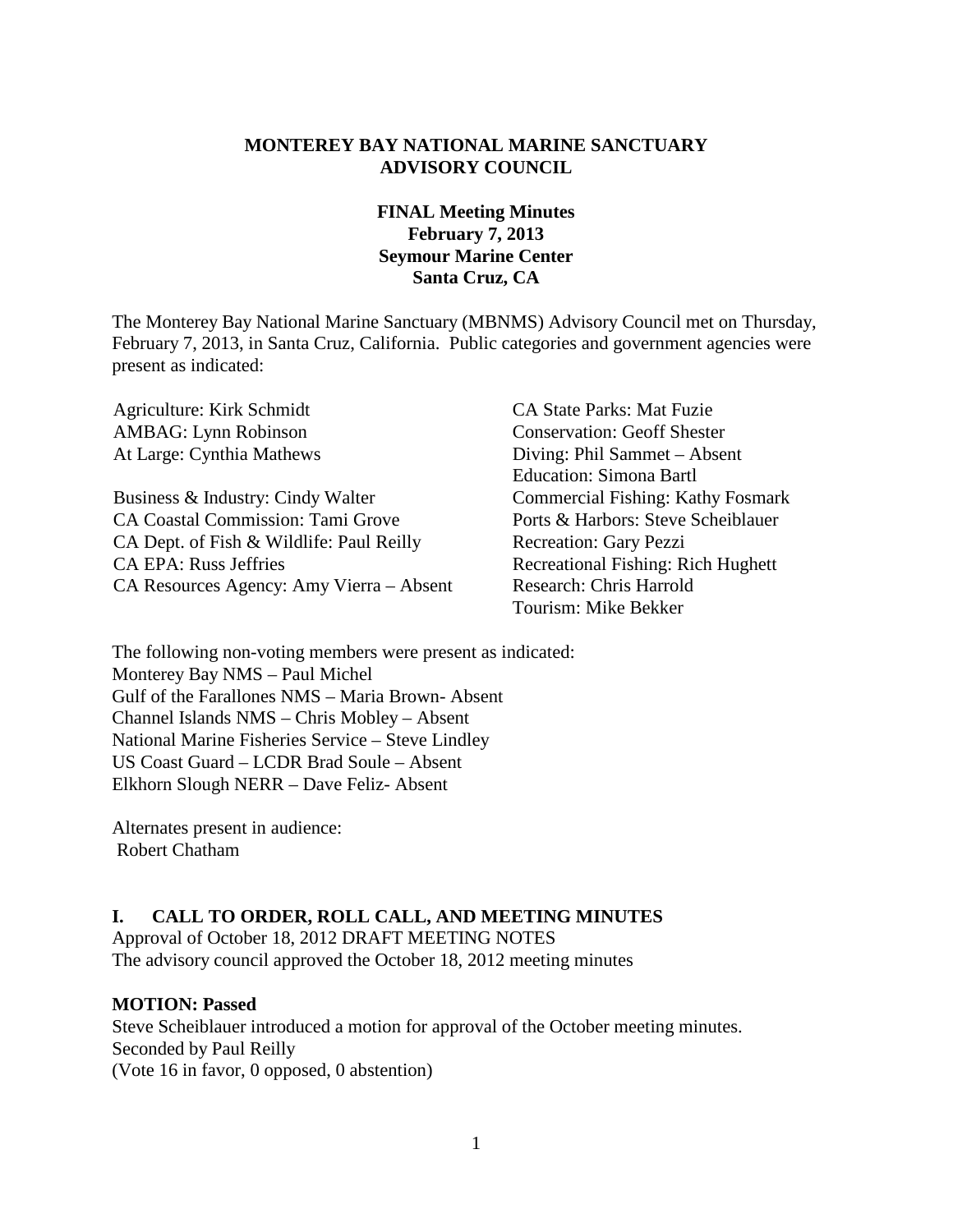The advisory council will approve the December 13, 2012 meeting minutes with the following changes.

Page 7, paragraph 2

Steve Scheiblauer stated that he would support the motion, but requested that the minutes of the meeting reflect his deep concern that the SAC would not acknowledge the precautionary management that is in place by the DFG/FGC and PFMC.

#### **MOTION: Passed**

Steve Scheiblauer introduced a motion for an addition of a paragraph to the December meeting minutes stating his concerns. Seconded by Russ Jeffries (Vote: 15 in favor, 0 opposed, 1 abstention)

### **MOTION: Passed**

Russ Jeffries made a motion to have the meeting minutes of December amended. Seconded by Gary Pezzi (Vote: 15 in favor, 0 opposed, 1 abstention)

# **II. PUBLIC COMMENT FOR ITEMS NOT ON THE AGENDA**

Nicholas Naccari - Conservation Working Group

Forage Fish and Ecosystem management. Thanks to SAC, Pacific Fish Management council and Fish and Game. West Coast is being managed much better than New England Fish management council, which permitted drastic declines to severely diminish their fishery.

# **III. MEMBER ANNOUNCMENTS**

Chris Harrold **-** announced that February 6, 2013 the California Fish & Game Commission unanimously voted to evaluate the Eastern Pacific population of white sharks for possible listing under the California Endangered Species Act. This initiates a 1-year review of relevant literature and solicitation of public comment. The Monterey Bay Aquarium, along with scientists from Stanford University, U.C. Davis and CSU Long Beach have data that are directly relevant to the evaluation and will be working with staff from the California Department of Fish and Wildlife to share this information.

Simona Bartl - announced Moss Landing Marine Labs will have an open house on April 20 and 21. They are in the process of hiring a new director and hope to have the position filled next fall. They have an opening for a fiscal services administrative assistant and the position is posted on their website**.**

Paul Michel - commented MBNMS would like to make more progress with the golf channel and CBS to get Sanctuary content, messages and images broadcasted during AT&T. We were successful with the US Open getting information out there. MBNMS participated in the Clam Chowder cook off February 23 hosted at the Santa Cruz Beach boardwalk and received first place in the Manhattan category. California Fish and Game and the California Ocean Science Trust are putting on a symposium in Monterey for State of California, Central Coast, First Five Years of MPA Monitoring and Management on February 27 and 28. A short video will be shown called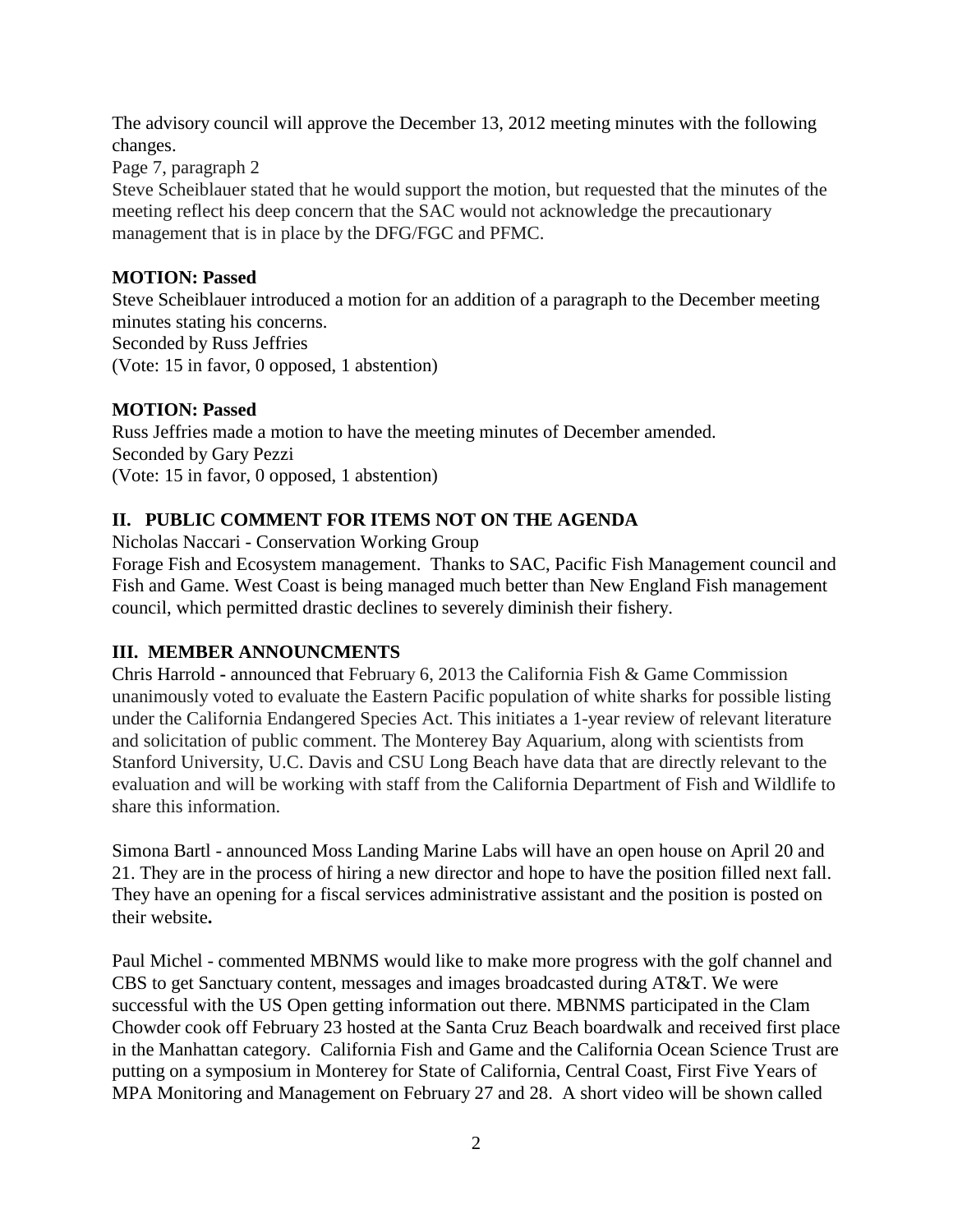"Lost in the Deep" created by the MBNMS Research team utilizing some of MBARI's footage. The subject of the video is about lost containers in the deep ocean.

Paul Reilly - informed everyone that as of January 1, his organization had a name change to California Department of Fish and Wildlife. Any printed material they have will be used up prior to reprinting. Paul's new e-mail is paul.reilly@wildlife.ca.gov.

Mike Bekker - proclaimed tourism is alive and well, but is still not back to the previous numbers when the economy was better. There will be a Save Our Shores clean up on the beach located by the Best Western. Good Old Days in Pacific Grove will be on April 13 and 14 and Mike is planning on having a booth to display material. It is a good family event. Mike suggested that everyone take a look at the website www.MontereyBay365.com. The Big Sur marathon is coming up in April and is another opportunity to display materials. Ms. Julie Packard has been nominated by the Monterey Peninsula Chamber of Commerce for a prestigious award and she will be honored at a dinner at the Hyatt in Monterey.

Steve Scheiblauer - commented the Community Sustainability Fishing Plan is moving along and they are waiting to see a draft document. The city is still dredging off of La Playa Street in Monterey by the condominiums. State legislature is passing a bill that will provide two different forms to use for renewing vessel permits. The city has destroyed 700 vessels and is very aggressive on derelict vessels. In March there is a working waterfront symposium in Seattle on preserving waterfronts on both West and East coast and they will be discussing the challenges from growth that might displace infrastructure of fishing and other waterfront needs.

Gary Pezzi - commented that the local chapter of the Santa Cruz Surf Rider Foundation has participated in the cleanup of syringes, back packs, etc. last Saturday and will be having another beach clean-up on Saturday, February 9. They have drafted a petition letter that went to the city about the issues, and the city is getting more involved in helping clean up the area and bring more awareness to the public. The PWC Subcommittee meeting was constructive; Gary felt it was very informative to get the perspective of the sanctuary. The subcommittee will be meeting again for possible solutions to bring back to the SAC.

Geoff Shester - announced Oceana is sponsoring "The Beautiful Whale" exhibit by photographer Bryant Austin at the Museum of Monterey. It is the first ever exhibition of life size images of whales and it will be at the museum through summer. Oceana is going to release a big report with the largest sampling of seafood DNA (1200 samplings). This will be a big media splash in markets all across the country. San Francisco is a major market for the sampling and a study of how seafood was labeled and whether the species will apply with FDA seafood labeling requirements. There is a major effort to document the extent of this at a nationwide level. It is costly and a major effort. Oceana is one of the petitioners for the White Shark candidacy for listing. The primary objective is to address the by-catch of juveniles in some of the Southern California gill net fisheries and the by-catch in Mexico.

Cynthia Mathews - reported there is activity for the clean-up issue that was brought to the City of Santa Cruz by citizens via video in November to make the Cowell Beach area safer. The City has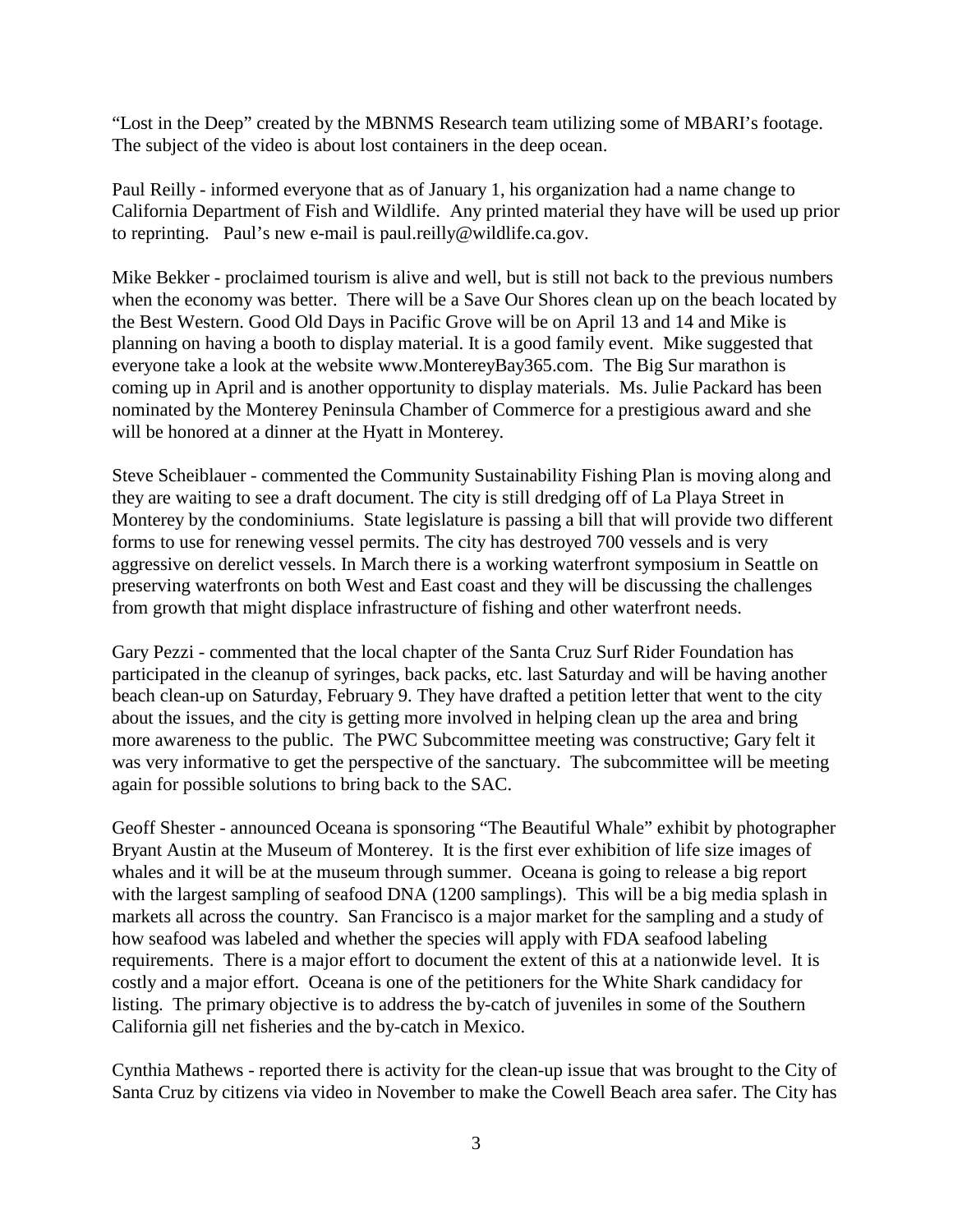acted very quickly. The illegal activity was not viewable from land as it was happening in caves. The City has put a lot of resources into this effort, and staff have been talking about what they can do with the Coastal Commission to increase these efforts. There is ongoing pollution detected in the Cowells Beach area and there has been a lot of research done to pinpoint what the contributing factor is for water pollution. It is a 3-year project with Stanford. They would like to identify what the source is for that water pollution and fix it. There is an exhibit at the Museum of Natural History called "Keen Eyes and Curious Minds." They are displaying the life work of naturalists, Randy Morgan and Dan Miller. Randy Morgan identifies a billion local species. The exhibit will be available until February 23. Dan Miller died recently.

Rich Hughett - shared with the group his experience with the local catch program. Rich is very supportive of the program and suggests the SAC group try Local Catch Monterey. Rich brought in more Marine Mammal brochures from Peggy Stapp.

Steve Lindley - announced on Monday, February 11, Dr. Nate Maverick will be joining their staff at the NMFS Lab in Santa Cruz. They will have a regional plan change at NMSF. They have a new cycle of reviews for their science program.

#### **IV. INFORMATION ITEM: West Coast Region update**

Bill Douros gave an update on the new Deputy Director, John Amor, who was recently hired. Bill will be on the west coast full time now in his role of Regional Director. Bill has traveled across the west coast to attend Advisory Council meetings. Bill commented on the uncertainty of the budget for the year. The sequestration decision will come by March 1. The continuing resolution expires March 22. Dr. Lubechenco is retiring in early March and they do not have a firm replacement. Katherine Sullivan will be acting Under Secretary of Commerce for Oceans and Atmosphere Administration for interim.

Dave Kennedy of National Ocean Services is now Deputy Under Secretary and Holly Bamford is now the NOS Administrator.

There is a transition going on of three big objectives for the Sanctuary program:

- 1. Increase resources to the program
- 2. Enhance protection to the Sanctuaries already in the system
- 3. Expand resources

Additional funding needs to be raised for the Exploration Center in Santa Cruz and the R/V *Fulmar*. There are a lot of initiatives Sanctuaries are continuing to pursue. There has been success working with NOAA Fisheries, the Sanctuaries and Harbors to adjust the vessels shipping lanes to prevent whale ship strikes. Bill discussed the PWC issues and suggested they give comments to Paul. Sanctuary sites have a regulation for an introduction of new species. The regulation includes boundaries and non- exemption for catch and release. Florida Keys NMS has been reviewed and has expanded the zoning framework proposed 10 years ago. The Coast Guard has been helping with spatial regulations by providing C130s able to fly over all of the California sanctuaries in 1 day.

Bill discussed the boundary expansions of the Gulf of Farallones and Cordell Bank. Bill explained the history of the process to expand the Gulf of Farallones and Cordell Bank. The plan is to take the existing management plans and stretch them. NOAA is committed to make this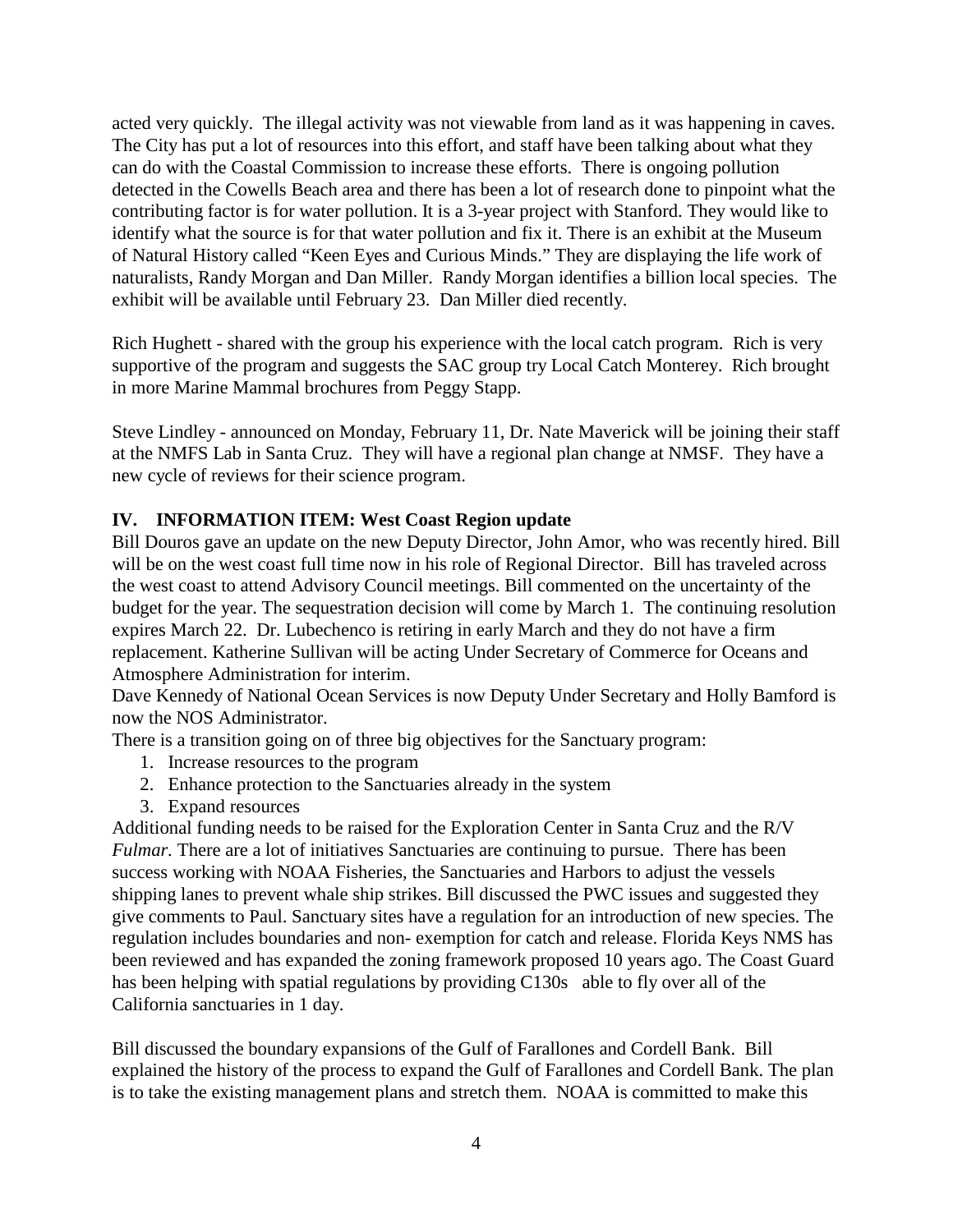happen in 18-24 months. The letter the SAC wrote back in support of the expansion in April, inspired a wild fire. The Channel Islands and Fagatele Bay are also sending letters. Monterey Bay is now the  $2<sup>nd</sup>$  largest Sanctuary. Fagatele Bay is now the largest, now called the National Marine Sanctuary of American Samoa. A new Department Of Interior initiative is focused on travel and tourism. *Monitor* is the first National Marine Sanctuary Monument and is on display in Newport News, Virginia. Chris Harrold commented that the Mariner's Museum in Newport News has a full scale model of the *Monitor* with a great interpretive center. The History channel had a special show on the recovery. There is an amazing picture of the crew sitting on the deck in full uniform. There is a Sea grant fellow working on travel and tourism for the wreck.

The Sanctuary classic fishing tournament will take place again in the summertime. There is a new iPhone app for Monterey, Santa Cruz and San Francisco in time for the Americas Cup in August. Some of the comments from SAC members in regards to Bill's update were effectiveness of MPA's, overfishing of certain species, marketing the Sanctuaries, and involvement with the communities, and navigational system boundaries. NOAA is waiting for Obama to release the Ocean Action Plan.

Bill discussed the challenges of the Panga boats coming up from Mexico that are transporting people and drugs and then left behind on the shore. The Coast Guard is very helpful with the cleanup process and working with Customs and Immigration to make sure hazardous material is not left behind on the beaches.

# **V. DISCUSSION AND POSSIBLE ACTION ITEM: Calendar Results**

The Sanctuary Advisory Council members shared their ideas of what they would like to add to the working calendar. Additional items were added to the calendar: Sea level rise, MLPA, halibut and other fisheries, seismic studies, gill net fishing, travel & tourism partnerships, local education partner efforts, environmental education ideas from different states, connecting education with fishery information.

# **VI**. **DISCUSSION AND POSSIBLE ACTION ITEM: Working Group roles**

Dawn Hayes presented on the SAC Protocols related to SAC Working Groups, Subcommittees and Task Forces. This review of the current procedures included the roles of the working groups, how they are expected to operate (conducting meetings, agenda development, written materials and membership). Also covered, was the process for requesting issues be brought to the larger SAC, for the Superintendent to request information from working groups and how subsequent information is brought to the council. A memo from Paul Michel and Kirk Schmidt was provided, outlining this discussion.

# **VII. LUNCH**

# **VIII. INFORMATION ITEM: The origin of CA Leatherback Sea Turtles and Trans Pacific partnerships for recovery.**

Presentation by Scott Benson

http://montereybay.noaa.gov/sac/2013/130207/130207leatherback\_ppt.pdf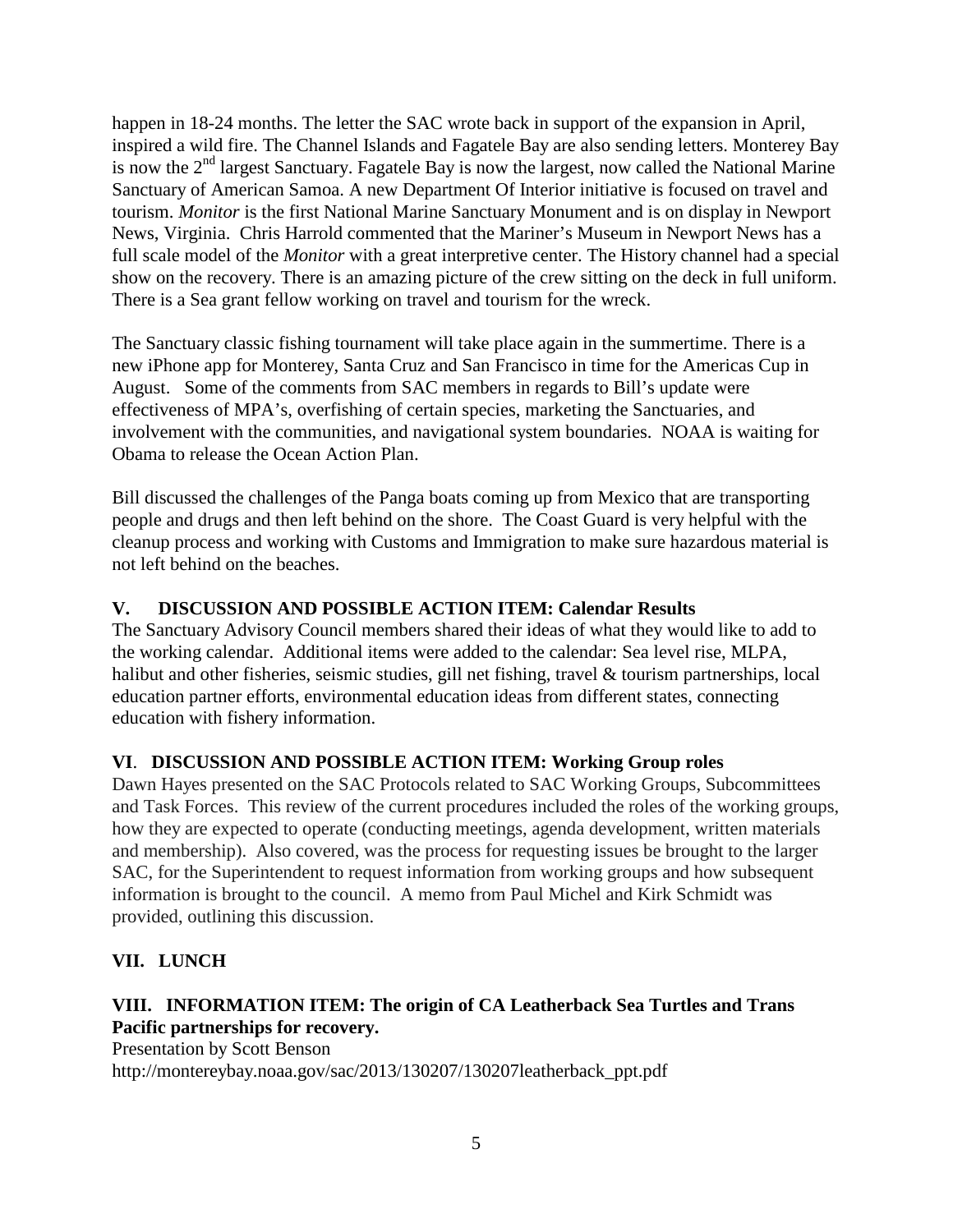#### **IX. STANDING ITEM: Working Group updates**

Conservation Working Group - http://montereybay.noaa.gov/sac/2013/130207/130130cwg.pdf Science Education Panel - http://montereybay.noaa.gov/sac/2013/130207/130124sep.pdf Research Activity Panel - http://montereybay.noaa.gov/sac/2013/130207/130111rap.pdf

#### **X. INFORMATION ITEM: Ocean Acidification**

Presentation by Simona Bartl http://montereybay.noaa.gov/sac/2013/130207/130207acidification\_ppt.pdf

### **XI. STANDING ITEM: Superintendents Report**

Paul Michel gave an update on the Coastal Discovery Visitor Center at San Simeon Bay, congratulating them on receiving their 100,000th visitor. There is a lot of community support for the center. Paul thanked the staff and docents, as well as PJ Webb who has been very helpful there over the years. There is an Ocean Fair in San Simeon the third Saturday in July attracting 500-600 people and Paul encouraged everyone to go to the event.

Lisa Uttal gave an update on plans for the Sanctuary Exploration Center. Over 19,000 people came in the first month and a half, as it was high season for the boardwalk area. They had 23 tours and 17 events scheduled. If anyone would like to schedule an event, please call them. They have trained 51 volunteers and have incredible docents who are doing a fantastic job. They are using a lot of technology and working through what works best. The docents are great to enhance the displays. The SEC has acquired a big Leatherback turtle from the Museum of Natural History to put up by the Leatherback turtle kiosk. They want to inspire youth to use the interactive technology. They received a Bechtel grant for the development of an education and outreach plan. The plan has a 5 year outlook and it is available on the website. Staff are working on outreach with local hotels. The SEC has received requests to have another Tail of a Whale bench and there will be 85 tiles to fill. If you would like to purchase one, let them know.

ONMS has a campaign of engagement to reach out to other communities across the states. Dan Basta has asked us to find interior communities to make a connection with. MBNMS will be networking with Boulder, Colorado as they have a community of people interested in ocean conservation and a number of SCUBA divers live in that area. Our liaison in Boulder is former SAC member Vicki Nichols and she was very instrumental in the early days of Save Our Shores. She is the powerhouse behind this coalition and she will be attending a future SAC meeting to share a little bit about Boulder and how they got started and how they are able to get connected.

Phil Sammett mentioned to Paul several months ago that the Pacific Grove double-lock hyperbaric chamber was not in use due to some maintenance and liability issues. It is crucial to get it back up and running as it is the only chamber between here and Catalina. In response, MBNMS facilitated a meeting to work out some issues and plan for raising the money for annual costs. With the help of the Monterey Bay Sanctuary Foundation \$20,000 has been raised to date to pay for the first year and most of the second year. It will be ready and up and running very soon.